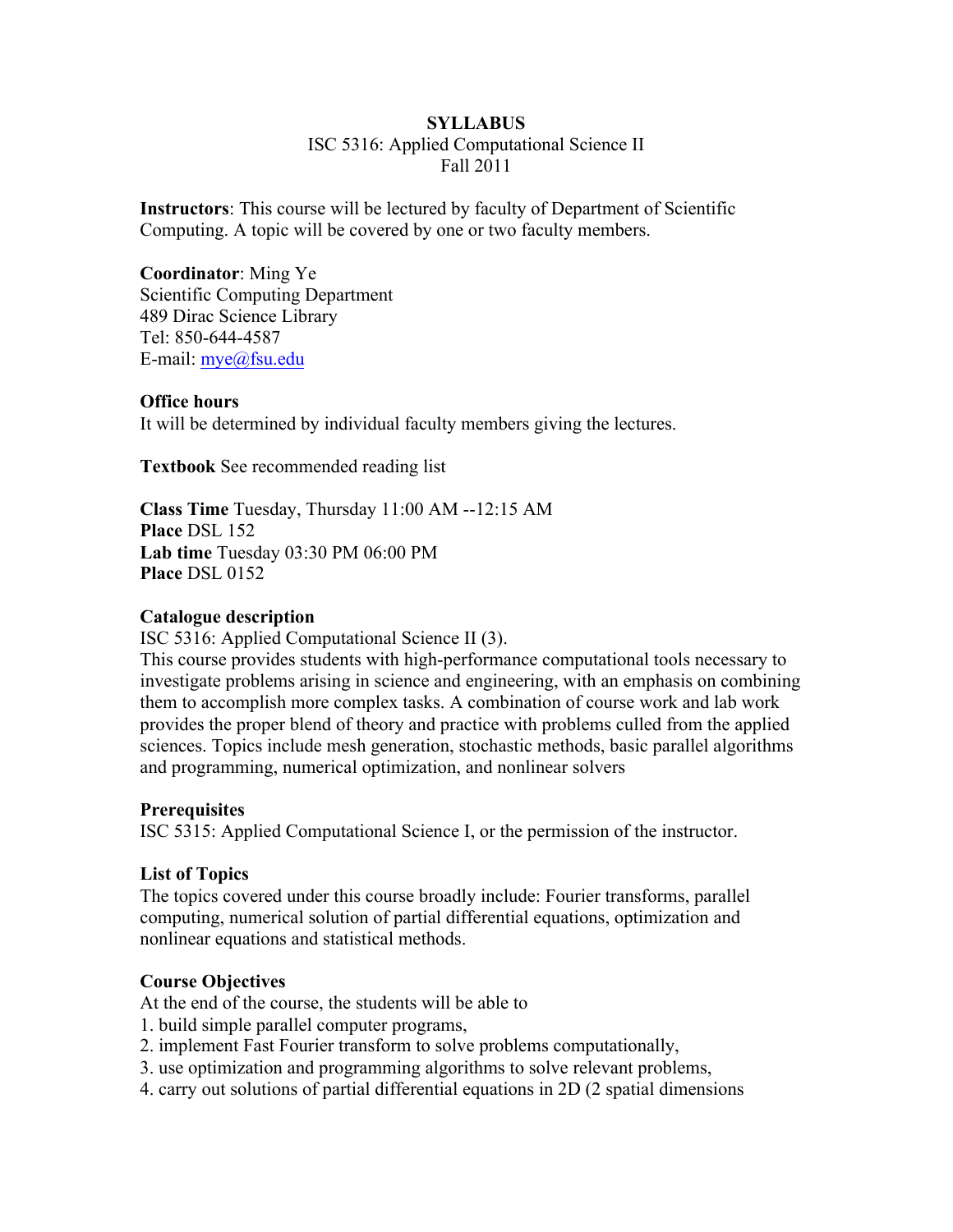or 1 spatial dimension and time) computationally,

5. build statistical models to analysis and solve relevant problems

## **Grading & Exam Policy**

The student's grade for this course will be determined by his/her performance in homework and lab assignments.

Homework, including other special assignments: 50%

Laboratory work, including reports 50%

There will be several lab assignments. Each assignment will culminate in a written report by the students, complete with summary, introduction, solution, results, tables, figures, and conclusions. Each lab report is due one week past the end of the particular lab sequence. Dates will be confirmed by instructor each time an assignment is given.

Because the laboratory and homework effort is substantial, no mid-term or final exams will be given. The instructors might give short quizzes during the semester.

### **Attendance Policy**

Students are required to attend all classes unless there is a reason to be absent; please see university rules regarding absence.

Students are responsible for bringing themselves up to date both on subject matter and all other related class activities, e.g., homework assignments, laboratory projects, etc. Students who have to miss a class or more are encouraged to talk to the instructors before and/or after their absence.

### **Reading List**

- 1. Instructor handouts
- 2. Literature specified by instructors for each section
- All course materials will be posted on the course website.

### **Announcements**

The instructors will periodically make announcements about homework assignments and due dates, solution, course materials, etc.

### **ACADEMIC HONOR POLICY:**

The Florida State University Academic Honor Policy outlines the University's expectations for the integrity of students' academic work, the procedures for resolving alleged violations of those expectations, and the rights and responsibilities of students and faculty members throughout the process. Students are responsible for reading the Academic Honor Policy and for living up to their pledge to ". . . be honest and truthful and . . . [to] strive for personal and institutional integrity at Florida State University." (Florida State University Academic Honor Policy, found at http://dof.fsu.edu/honorpolicy.htm.)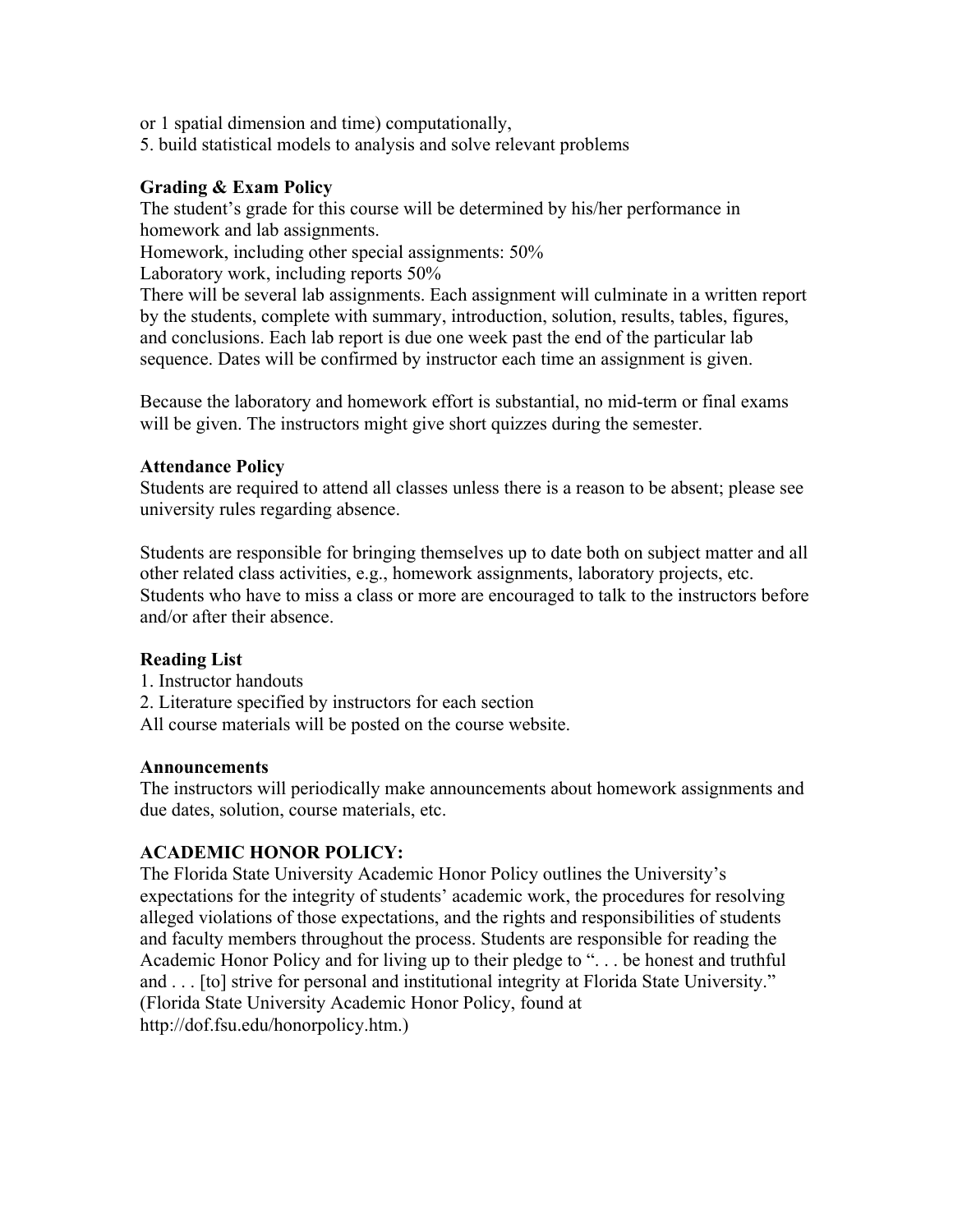## **ADA**

Students with disabilities needing academic accommodation should:

(1) register with and provide documentation to the Student Disability Resource Center; and

(2) bring a letter to the instructor indicating the need for accommodation and what type. This should be done during the first week of class.

This syllabus and other class materials are available in alternative format upon request.

For more information about services available to FSU students with disabilities, contact: Student Disability Resource Center 874 Traditions Way 108 Student Services Building Florida State University Tallahassee, FL 32306-4167 (850) 644-9566 (voice) (850) 644-8504 (TDD) sdrc@admin.fsu.edu http://www.disabilitycenter.fsu.edu/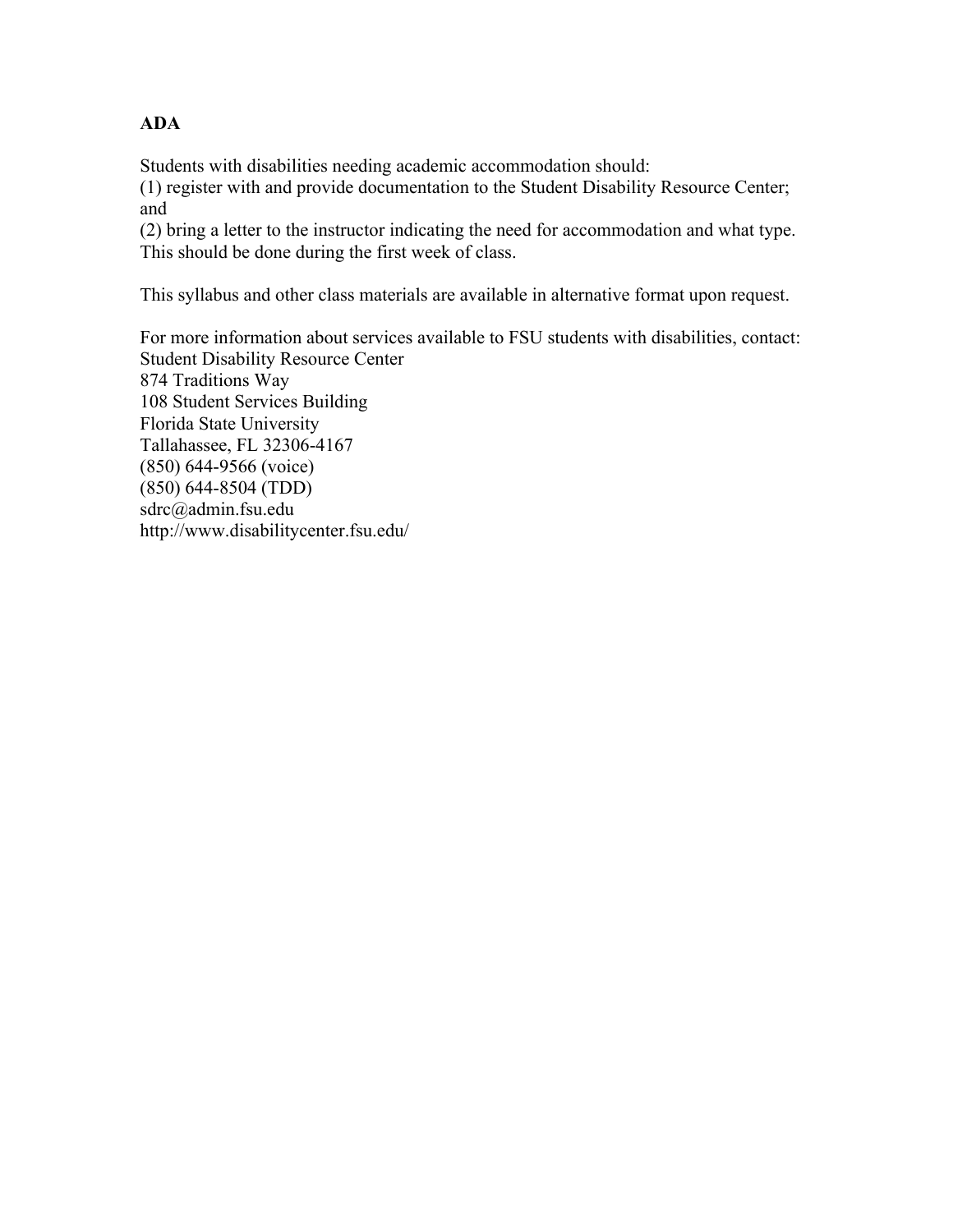# **Syllabus (List of Topics)**

### **1. Optimization and non-linear equations (8/28, 8/30, 9/4, 9/6, 9/11, 9/13)**

Introduction; unconstrained smooth optimization; line search methods; Conjugate Gradients (CG) methods (linear and nonlinear CG methods); practical Newton methods; quasi-Newton methods (trust region method); linear programming; constrained programming

Professor Xiaoqing Wang will teach 8/28 – 9/4, and Professor Tomek Plewa will teach  $9/6 - 9/13$ .

#### **2. Statistical methods (9/18, 9/20, 9/25, 9/27, 10/2, 10/4)**

Random variables, distributions, central limit theorem; normal theory inference; hypothesis testing and confidence interval; introduction to statistical models; linear models; nonlinear models

Professor Dennis Slice will teach 9/18 – 9/25, and Professor Peter Beerli will teach 9/27 – 10/4.

#### **3. Parallel computing (10/9, 10/11, 10/16, 10/18)**

Brief introduction to parallel computing; OpenMP and MPI programming techniques

Dr. John Burkhardt will cover this topic.

### **4. Fourier transform (10/23, 10/25, 10/30)**

General definition of integral transforms; Fourier transform (FT); properties and applications of FT and Fourier series; discrete FT; computational implementation and Fast Fourier Transform (FFT); applications

Professor Anke Meyer-Baese will cover this topic.

#### **5. Numerical solution of partial differential equations (11/1, 11/6, 11/8, 11/13, 11/15, 11/20)**

Classification of Partial Differential Equations (PDEs); boundary value problems; initialboundary value problems; physical situations (fluid flow, electro-magnetic field equations, diffusion, reaction-diffusion equations); well-posdness and solvability of PDEs; computational solution of PDEs; finite difference, finite element and finite volume methods; grids and grid generation; convergence and stability of solution; errors and error estimation; computational implementation and examples; survey of software for solving PDEs

Professor Max Gunzburger will teach 11/1-11/8, and Professor Ming Ye will teach 11/13-11/20.